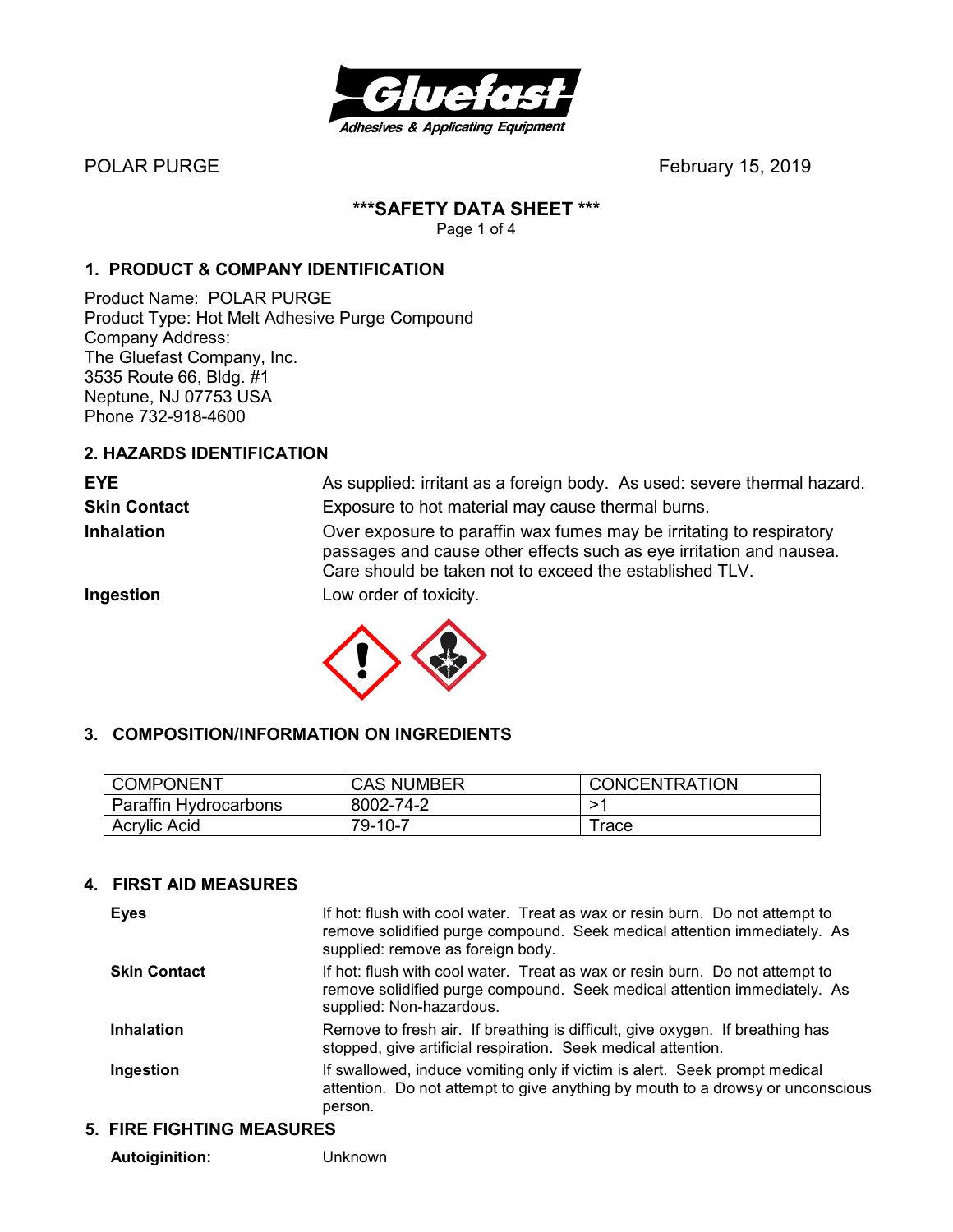**Extinguishing Media:** CO2; dry chemical.  **Special Firefighting** 

 **Flash Point:** Greater than 193°C/380°F

No special procedures are required.

Page 1



**\*\*\*SAFETY DATA SHEET \*\*\*** 

Page 2 of 4

 **Fire and explosion Hazards:** N/A Fire and Explosion Limit (%): N/A **Upper Explosion Limit (%):** N/A Lower Explosion Limit (%): N/A  **NFPA Flammability Hazard Class:** 0 = Insignificant

| 6. ACCIDENTAL RELEASE MEASURES |  |  |
|--------------------------------|--|--|

| <b>Spill Procedures</b>    | Allow to cool and solidify. Scrape up and collect in suitable<br>containers for disposal. For more information: See Section 13. |
|----------------------------|---------------------------------------------------------------------------------------------------------------------------------|
| 7. HANDLING AND STORAGE    |                                                                                                                                 |
| <b>Storage Temperature</b> | $0-100^{\circ}$ F                                                                                                               |

**Handling/Storage** Store in a cool, dry area. Precaution: this product should only be heated to recommended temperatures. Hazards of Pyrolysis products emitted are unknown and General; Local.

## **8. EXPOSURE CONTROLS/PERSONAL PROTECTION**

| <b>Component:</b><br><b>Paraffin Hydrocarbons:</b> | <b>Exposure Limits</b><br>2mg/m <sup>3</sup> (ACGIH-TWA)<br>2mg/m <sup>3</sup> (OSHA-PEL) |
|----------------------------------------------------|-------------------------------------------------------------------------------------------|
| <b>Acrylic Acid:</b>                               | 3ppm (ACGIH-TWA) - skin<br>10ppm (OSHA-PEL) - skin                                        |
| <b>Ventilation Requirements:</b>                   | General; Local.                                                                           |
| <b>Eye Protection Requirements:</b>                | Safety glasses, goggles or face shield to protect against<br>splashing.                   |
| <b>Glove Requirements:</b>                         | Thermally resistant gloves should be worn.                                                |
| <b>Clothing Requirements:</b>                      | To avoid burns, use long-sleeved, long legged clothing.                                   |

#### **9. PHYSICAL AND CHEMICAL PROPERTIES**

| <b>Pure Substance of Mixture:</b> | <b>Mixture</b>                  |
|-----------------------------------|---------------------------------|
| <b>Physical Form:</b>             | Solid                           |
| <b>Appearance/Odor:</b>           | White & tan mixture, rosin odor |
| <b>Boiling Point:</b>             | $>70^{\circ}$ F                 |
| <b>Solubility in water:</b>       | Negligible at 20°C / 68°F       |
| <b>Specific Gravity:</b>          | Approximately 0.97              |
| <b>Bulk Density:</b>              | Approximately 8.1 lbs. /gal.    |

POLAR PURGE FEBRUARY 15, 2019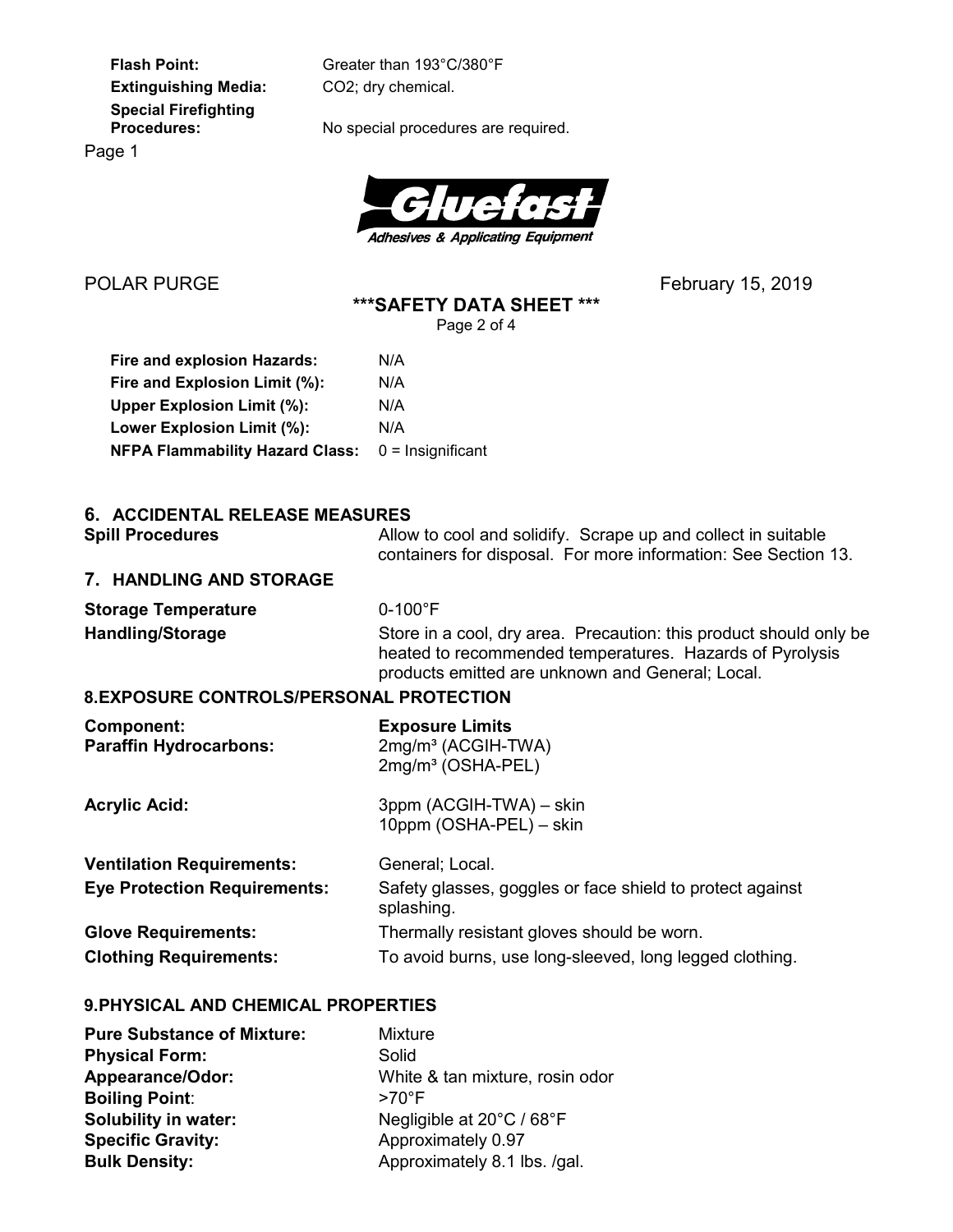**Vapor Pressure:** Nil (20°C) **Volatiles:** Nil (20°C) **Flash Point:** >380°F

Page 2



POLAR PURGE February 15, 2019

## **\*\*\*SAFETY DATA SHEET \*\*\***

Page 3 of 4

**10. STABILITY AND REACTIVITY Stability** Stable **Materials to Avoid Water when molten NFPA Reactivity Hazard Class** 0=Insignificant<br> **Hazardous Decomposition** Carbon monoxi

Carbon monoxide, carbon dioxide, unknown hydrocarbons.

#### **11. TOXICOLOGICAL INFORMATION**

#### **Chronic (Long Term) Effects of Exposure**

| <b>Route of Entry:</b>             | Skin contact; Eye contact                                                                                           |
|------------------------------------|---------------------------------------------------------------------------------------------------------------------|
| <b>Effects of Chronic Exposure</b> | No known chronic effects of exposure when product is as<br>supplied. Effects of long term inhalation are not known. |
| <b>Target Organs</b>               | Eyes; Skin; Respiratory system                                                                                      |
| <b>Special Health Effects</b>      | None known                                                                                                          |

#### **Toxicology Information**

| <b>Notes on Oral Toxicity</b>       | No hazard in normal industrial use.                                                                                                                                                                      |  |
|-------------------------------------|----------------------------------------------------------------------------------------------------------------------------------------------------------------------------------------------------------|--|
| <b>Notes on Dermal Toxicity</b>     | Exposure to hot thermal material may cause thermal<br>burns.                                                                                                                                             |  |
| <b>Notes on Inhalation Toxicity</b> | Overexposure to paraffin wax fumes may be irritating to<br>respiratory passages and cause other effects such as<br>eye irritation and nausea. Care should be taken not to<br>exceed the established TLV. |  |
| <b>Notes on Eye Irritation</b>      | As supplies; irritant as a foreign body. As used; severe<br>thermal hazard.                                                                                                                              |  |

Page 3